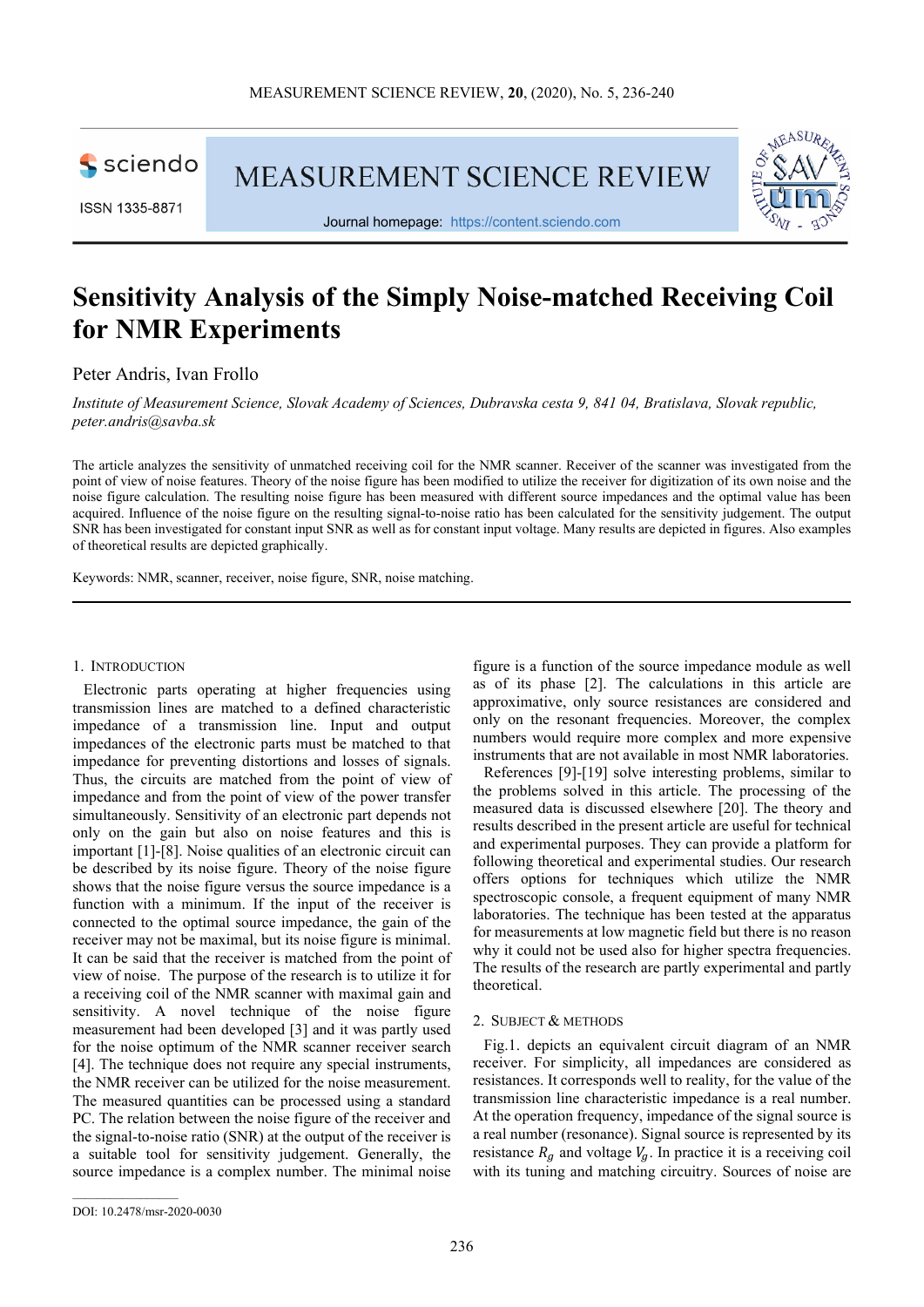all resistances in this calculation. Influence of noise can be described by the signal-to-noise ratio  $(SNR)$ .  $SNR_1$  is defined at the input of the receiver,  $SNR_2$  in the load resistance of the receiver output.  $SNR_1$  is given by (1):

$$
SNR_1 = \frac{\frac{V_{1_S}^2}{R_{in}}}{\frac{4kTR_g\Delta f}{(R_g + R_{in})^2}R_{in}} = \frac{V_{1_S}^2(R_g + R_{in})^2}{R_{in}^2 4kTR_g\Delta f},
$$
(1)

where

 $V_{1}$ rms signal voltage at the input of the receiver

 $\begin{array}{c} R_g \\ R_{in} \end{array}$ output resistance of the signal source (receiving coil)

 $R_{in}$  input resistance of the receiver<br>  $k$  the Boltzmann constant

*k* the Boltzmann constant<br>*T* absolute temperature of

absolute temperature of all resistances

 $\Delta f$  noise bandwidth of the measuring instrument

 $R_2$ load resistance in the output of the receiver



Fig.1. Equivalent circuit diagram of the NMR receiver. Impedances have their real values at the operation frequency.

Generally,  $R_g \neq R_{in}$ . Equation (2) shows the noise power produced by  $R_g$  and transferred into the receiver input:

$$
P_{1n} = \frac{4kTR_g\Delta f}{\left(R_g + R_{in}\right)^2} \cdot R_{in}.\tag{2}
$$

The situation is depicted in the equivalent circuit diagram in Fig.2.

 $SNR_2$  is given by (3):

$$
SNR_2 = \frac{V_{2s}^2}{V_{2n}^2},\tag{3}
$$

where

 $V_{2c}$ rms signal voltage at the load resistor  $R_2$ 

 $V_{\sqrt{2}n}$ rms noise voltage at the load resistor  $R_2$ 

Both voltages are assumed to be in A/D converter units.



Fig.2. Equivalent circuit diagram of the NMR receiver from the point of view of noise.

Noise factor of the receiver can be defined in more ways. A frequent definition uses a ratio of input and output *SNR*: (4).

$$
F = \frac{SNR_1}{SNR_2} = \frac{V_{1_S}^2}{V_{2_S}^2} \cdot \frac{\left(R_g + R_{in}\right)^2 \cdot V_{2n}^2}{R_{in}^2 \cdot 4kTR_g \Delta f} = K^2 \cdot \frac{\left(R_g + R_{in}\right)^2 \cdot V_{2n}^2}{R_{in}^2 \cdot 4kTR_g \Delta f} \tag{4}
$$

The calibration coefficient *K* can be measured using a suitable signal generator and the console of the NMR receiver. Whereas  $F$  should be unitless, also  $V_{2<sub>s</sub>}$  should be in A/D converter units. If using a generator of harmonic signal for the *K* calculation, the RMS voltage in *K* may be replaced by its amplitude or mean value. The noise figure in decibels is given by (5):

$$
NF = 10 \cdot log_{10}F \tag{5}
$$

After measurement, the voltages  $V_2$  have the form of time sample series. To determine the noise bandwidth properly, they must be converted into a series of frequency samples using the discrete Fourier transform. Consider that *V* is given by *N* frequency samples. RMS value of the whole series is given by (6):

$$
V_{2_{n_{rms}}} = \sqrt{\frac{1}{N^2} \sum_{i=1}^{N} |V_i|^2} = \sqrt{\sum_{i=1}^{N} \left| \frac{V_i}{N} \right|^2}
$$
(6)

In practice, only such interval of the samples should be selected, so that the spectrum within the interval could be considered constant. For cropping of noise bandwidth, (6) can be modified to (7):

$$
V_{2n_{rms}} = \sqrt{\left(\frac{1}{N}\right)^2 \cdot \sum_{i=n_1}^{n_2} |V_i|^2}
$$
 (7)

where  $1 \leq n_1 \leq n_2 \leq N$ .

The resulting equation for the noise factor is given by (8):

$$
F = K^2 \cdot \frac{(R_g + R_{in})^2 \cdot \left(\frac{1}{N}\right)^2 \cdot \sum_{i=1}^d |V_i|^2}{R_{in}^2 \cdot 4kTR_g\Delta f},
$$
 (8)

where

*d* number of selected frequency samples.

### 3. RESULTS

Verification experiments were performed on an experimental NMR scanner equipped with a home-made resistive magnet of 0.1 T and the Apollo spectroscopic NMR console (Tecmag Inc., Houston, TX). The console was utilized for imaging, operated at a frequency of 4.45 MHz. Console calibration was performed using the GFG-3015 function generator (Good Will Instrument Co., Ltd., New Taipei City, Taiwan).

An AU-1579 preamplifier (MITEQ, Hauppauge, NY) with 50  $\Omega$  input and output impedances and  $NF = 1$  dB (a catalogue datum) was used. The preamplifier is not intended for operations in magnetic field.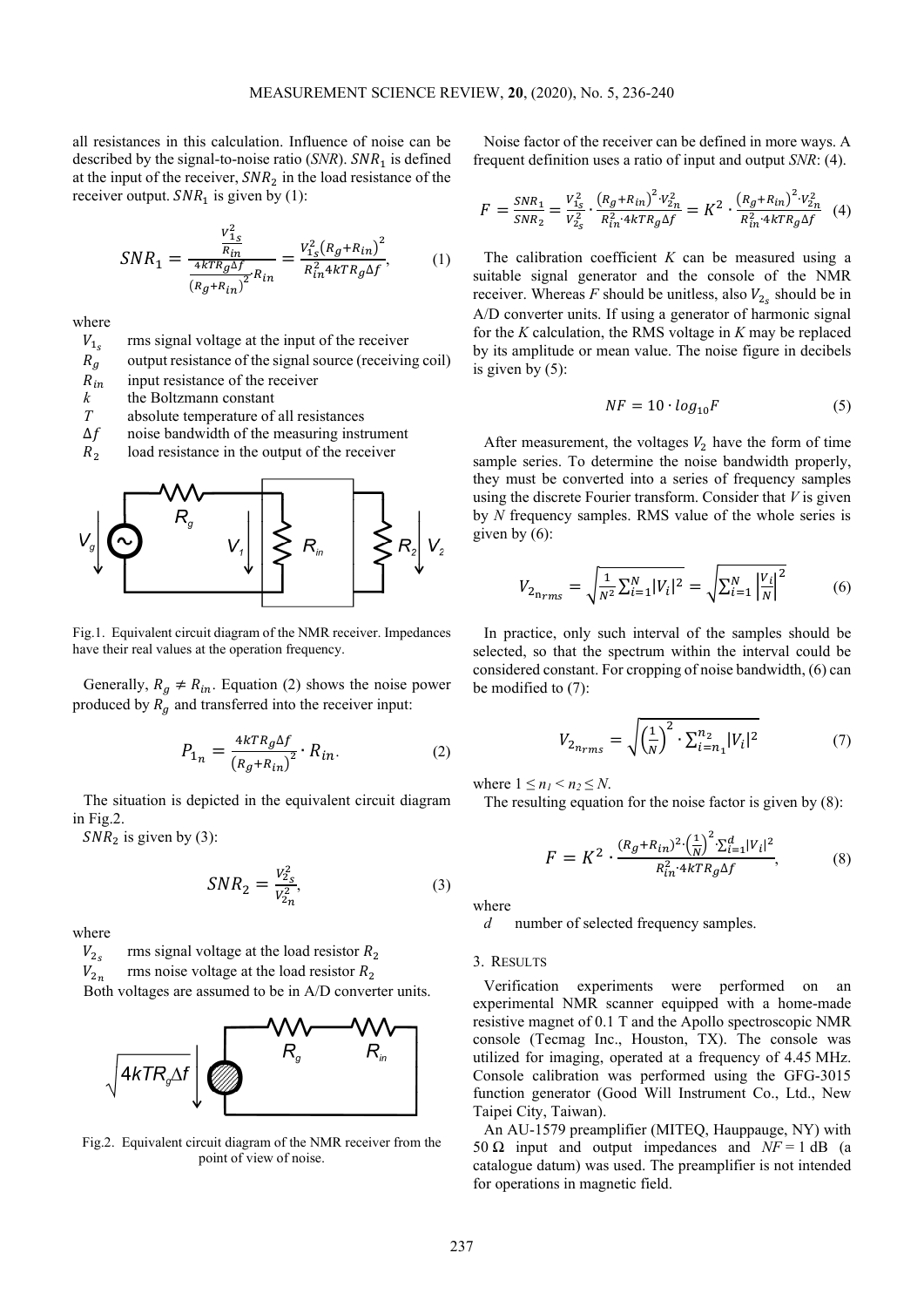

Fig.3. The noise figure depending on the source resistance  $R_a$ measured with the above described technique.

The noise figure of the NMR receiver has been measured with altering source resistance using a variable attenuator. The results are depicted in Fig.3. for  $N = 500000$  and  $d = 300000$ .

Modifying (4)  $SNR_2$  can be calculated (9):

$$
SNR_2 = \frac{\frac{SNR_1}{F}}{Part[\frac{SNR_1}{F}, R_g = 50 \Omega]}
$$
(9)

Considering  $SNR_1 = const.$  are calculated data in Fig.4., the values are normed to the  $SNR_2$  corresponding to  $R_g = 50 \Omega$ .



Fig.4.  $SNR_2$  at the output of the receiver considering  $SNR_1 = const.$  The values are normed to the value corresponding to  $R_g = 50 \Omega$ .

A constant  $SNR_1$  is not frequent in practice. Consider constant  $V_g$ , the RMS value of the harmonic input signal voltage. The coil is connected to the receiver via a known tuning and matching circuit, but it is not matching the coil to input resistance of the receiver  $R_{in}$ . The circuit is depicted in Fig.5. The coil is tuned and matched to resistances  $R_g$ , nevertheless it is connected to the resistance  $R_{in}$ . For our example the value  $V_g = 10^{-7}$  V has been adopted. Other quantities:

 $f_0 = 4.45 MHz$ 

 $Q_c = 250$  is quality factor of the unloaded coil

$$
X_c = \omega_0 L_c = 75 \Omega
$$
 is reactance of the coil

 $R_{out}$  is output resistance of the tuning and matching circuit, corresponding to  $R_g$ 

 $R_c = \frac{\omega_0 L_c}{Q_c}$  $\frac{\partial u}{\partial c}$  is resistance of the unloaded coil

Values of the capacitances  $C_1$  and  $C_2$  are given by (10) and (11):

$$
C_1 = \frac{-R_c^2 \sqrt{R_c} + R_c R_g \sqrt{R_c} - X_c^2 \sqrt{R_c} + X_c \sqrt{R_g (R_c^2 - R_c R_g + X_c^2)}}{\omega_0 (R_c^2 + X_c^2) \sqrt{R_g (R_c^2 - R_c R_g + X_c^2)}}
$$
(10)

$$
C_2 = \frac{1}{\omega_0} \sqrt{\frac{R_c}{R_g (R_c^2 - R_c R_g + X_c^2)}}
$$
(11)



Fig.5. Example with constant  $V_g$  voltage. The coil is connected to the receiver through the capacitive tuning and matching circuit. Resistance  $R_{out}$  is the source of the thermic noise. It replaces  $R_g$ from the first example.

Auxiliary voltage  $V_3$  is given by (12):

$$
V_3 = \frac{V_g}{R_c + j\omega_0 L_c} \cdot \frac{1}{\frac{1}{R_c + j\omega_0 L_c} + j\omega_0 C_1 + \frac{1}{R_{in} + \frac{1}{j\omega_0 C_2}}} = \frac{V_g}{(j\omega_0 C_1 + \frac{\omega_0 C_2}{j\omega_0 C_2 R_{in} + \frac{1}{R_c + jX_c})(R_c + jX_c)}
$$
(12)

Auxiliary current  $I_2$  is given by (13):

$$
I_2 = \frac{V_3}{\frac{1}{j\omega C_2} + R_{in}} =
$$
  
= 
$$
\frac{-j\omega_0 C_2 V_g}{-1 + \omega_0 (C_1(-j + \omega_0 C_2 R_{in}) (R_c + jX_c) + C_2(-j(R_c + R_{in}) + X_c))}
$$

The signal power in-coming into the receiver is given by (14):

$$
P_{in_s} = Re[I_2^2 R_{in}] \tag{14}
$$

(13)

The signal power versus  $R_g$  is depicted in Fig.6.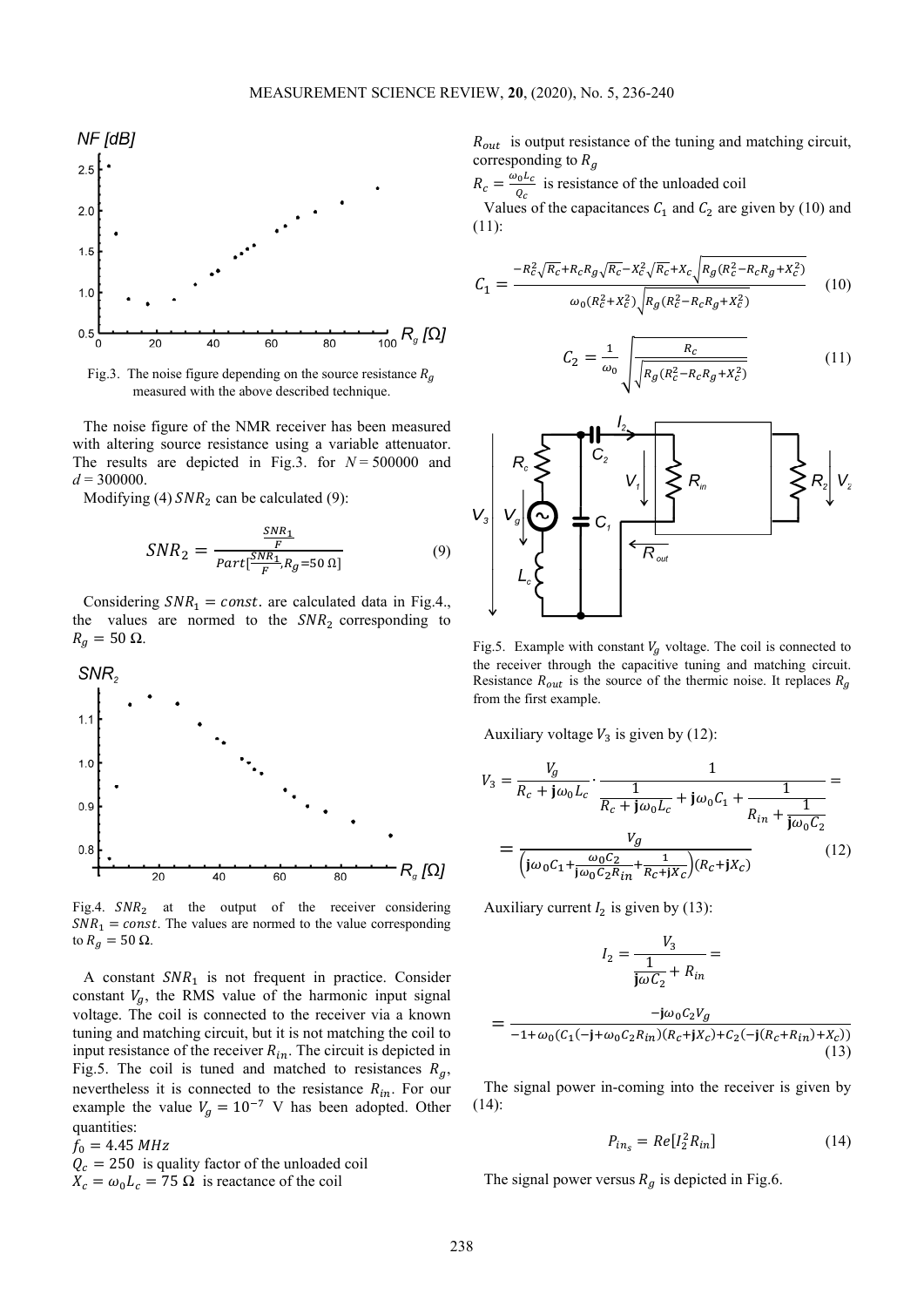The voltage  $V_{1_s}$  in the input of the receiver is given by (15):

$$
V_{1s} = Re[I2Rin] \t(15)
$$

The signal voltage is depicted in Fig.7.

Output resistance of the capacitive circuit is given by (16):

$$
R_{out} = \frac{R_c}{\omega^2 R_c^2 C_1^2 + (\omega^2 L_c C_1 - 1)^2}
$$
 (16)

Output resistance of the tuning and matching circuit versus frequency is depicted in Fig.8. Source resistance  $R_g = 50 \Omega$ . Noise bandwidth  $\Delta f = \frac{d}{NT_s}T_s$  is sampling interval of the A/D converter



Fig.6. The signal power in-coming into the receiver.







Fig.8. Real part of the tuning and matching circuit output impedance versus frequency.  $R_g = 50$  Ω.

 $SNR<sub>1</sub>$  in the input of the receiver is given by (17), depicted in Fig.9.

$$
SNR_1 = \frac{(\bar{R}_{out} + R_{in})^2}{R_{in}} \cdot \frac{P_{in_S}}{\int_{f_0 - \frac{\Delta f}{2}}^{f_0 + \frac{\Delta f}{2}} 4kTR_{out} df} \approx \frac{V_{1_S}^2 (R_g + R_{in})^2}{R_{in}^2 4kTR_g \Delta f}
$$
(17)

It is obvious that values of  $SNR<sub>1</sub>$  are very close to a constant.  $SNR_2$  is calculated using (9) again, therefore values and shape are also extremely close to that in the first example.  $SNR_2$  is depicted in Fig.10.



Fig.10. The values and shape of  $SNR_2$  with  $V_g = const$ . are very close to that from the first example with  $SNR_1 = const.$  (Fig.4).

#### 4. DISCUSSION / CONCLUSIONS

The purpose of this study was to look for minimal noise in the NMR experiment with simple tools. The noise matching is not absolutely accurate but sufficient for the practice and can be an introduction for more advanced research. The noise matched receiving coil provides better sensitivity, compared to 50-Ohm matching. However, the connection between the coil and the receiver must be carried out more accurately, it must be as short as possible, some parts of the receiver must be able to operate in the static magnetic field of the NMR scanner. Significant part of the receiver is the preamplifier, it influences noise features of the receiver strongly. It is the receiver part operating in the static magnetic field. Standard matched coils are usually matched to 50  $\Omega$  load. Such coil can be also noise-matched but it may not be. The described technique is suitable for preparation of special experiments with high requirements on sensitivity.